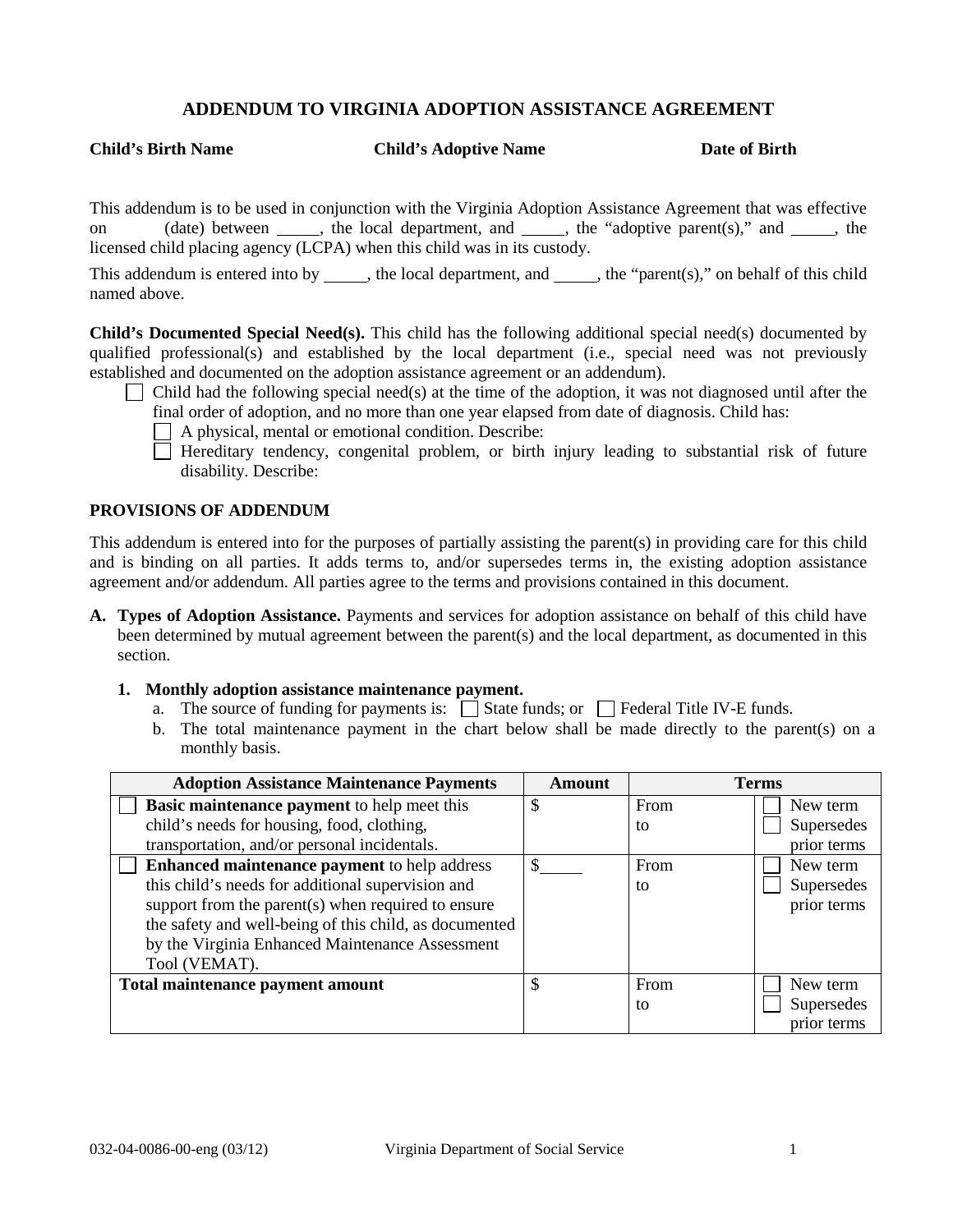## **2. Special services to meet this child's documented special needs.**

The local department agrees to make special service payment(s), as identified in the chart below, from state funds to provide necessary service(s) to meet this child's documented special need(s).

| <b>Special Services Payment</b>           |                 |                          |                  |                            |                                       |  |
|-------------------------------------------|-----------------|--------------------------|------------------|----------------------------|---------------------------------------|--|
| <b>Required</b><br><b>Special Service</b> | Payment made to | <b>Payment</b><br>amount | <b>How often</b> | <b>How long</b><br>(dates) | <b>Type of</b><br><b>Term</b>         |  |
|                                           |                 | \$                       |                  | From<br>to                 | New term<br>Supersedes<br>prior terms |  |
|                                           |                 | \$                       |                  | From<br>to                 | New term<br>Supersedes<br>prior terms |  |
|                                           |                 | \$                       |                  | From<br>to                 | New term<br>Supersedes<br>prior terms |  |
|                                           |                 | \$                       |                  | From<br>to                 | New term<br>Supersedes<br>prior terms |  |
| <b>Additional terms:</b>                  |                 |                          |                  |                            |                                       |  |

**B. Medical Care**. The item(s) checked below applies to this child:

 $\Box$  Medicaid benefits may be available through the State Plan for Title XIX because this child has a special medical or rehabilitative need that existed at the time the initial adoption assistance agreement was executed prior to the final order of adoption. This child's Medicaid eligibility is determined in accordance with procedures of the State where this child resides and may change over time due to changes in this child's income.

## **C. Continuation of Adoption Assistance for Child Beyond Age 18**

| Adoption assistance shall continue for this child beyond age 18. The local department determined that this child |
|------------------------------------------------------------------------------------------------------------------|
| has a condition that warrants continuation of adoption assistance. This child has the condition below, requires  |
| ongoing treatment and/or intervention, and continues to willingly cooperate and participate in ongoing treatment |
| and/or intervention.                                                                                             |

A physical or mental disability that was present at the time of the adoption. Describe:

 $\Box$  A physical or mental disability that is related to a hereditary tendency, congenital problem, or birth injury. Describe:

- $\Box$  An educational delay resulting from an existing physical or mental disability that:
	- was present at the time of adoption. Describe:
	- $\Box$  is related to a hereditary tendency, congenital problem, or birth injury. Describe:

**D. Effect of Addendum 1.** The local department shall only provide payments and services after all parties have signed and dated this addendum and when the agreement is in effect.

## **2. The adoption assistance agreement shall continue until:**

 $\Box$  The date specified in the adoption assistance agreement; or

The date listed below:

On (date when the local department and parent(s) agree to a date prior to this child's  $18<sup>th</sup>$ birthday).

For this child who warrants continuation of adoption assistance beyond age 18: